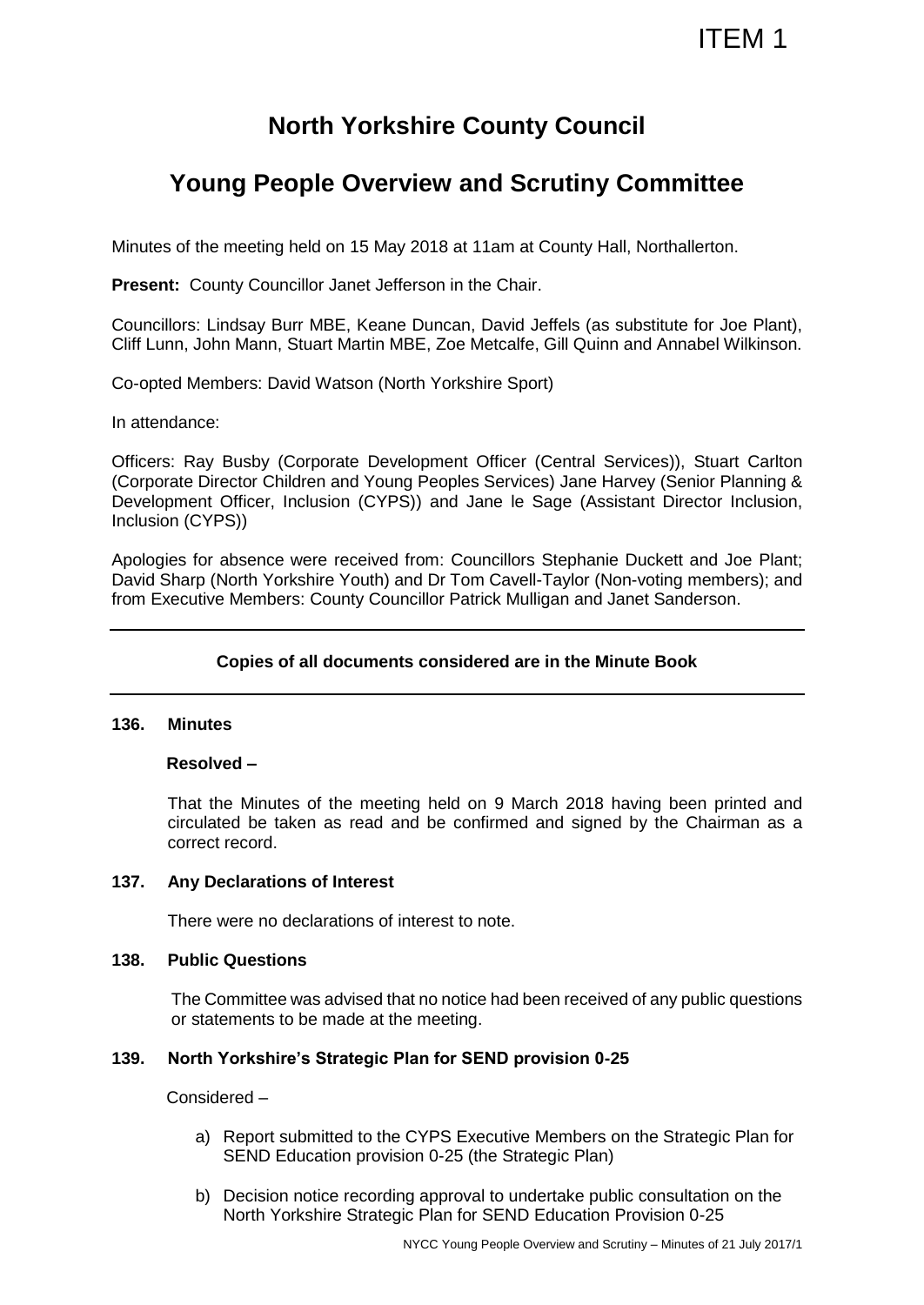c) Presentation by Jane le Sage and Jane Harvey.

Jane le Sage and Jane Harvey talked Members through the proposals. As a result of this presentation and their answers to questions, Members settled on the following as the committee's position on the proposals.

In the committee's view, when making their decision the portfolio holders appear to have had access to all the right information. This is a large budget and is under great pressure; therefore, the time is right to come forward with careful, sympathetic yet ambitious proposals, ones that reshape the local system so that it operates better and in the interests of local people.

The rationale for taking the plan forward in two phases was supported. In its current format, members considered the plan to be a clear and comprehensive document. In particular, the inclusion of capital planning as part of the proposals makes for a more rounded and active approach.

Members endorsed the three principles underpinning the plan and the supporting outcomes. Members liked that a particular emphasis on early intervention is identified in the plan.

The committee believes that the plan is being developed by an effective assessment of local needs. It takes into account the diverse educational landscape - academies, trusts etc.

The proposals adhere to the premise that mainstream schools, colleges and other settings need and will do more to meet the additional needs of SEND learners.

There appears to be a clear understanding and prediction of the demands and trend associated with SEND provision, and an honest and transparent means of identifying gaps in provision. The committee believed that the statement that this exercise is not about cost cutting but about staying within budget and reshaping the service to provide effective support was corroborated by the plan's content.

The committee strongly endorsed the notion that access to support is not a ladder rather that people get the relevant type and degree of support at the right time according to their needs and circumstances.

The governance arrangements were welcomed.

The committee is behind the commitment to locality based support and, in this context, members commented favourably upon the progressive approach to the Targeting of mainstream support

Members were pleased that CYPS had arranged a variety of different types of meetings with differing stakeholders, across the changing educational landscape (mainstream academies, providers for example) and parties affected by the proposals -recognising their differing interests. In the committee's view this represents good coverage and has proven to be a sensible approach.

Feedback from informal consultation has wisely informed the shape and detail of the proposals, and also helped decisions about how the formal consultation can be most effectively carried out.

The timescales and process for the impending consultation appear to be right; it does seem as though people will have enough time and opportunity to contribute